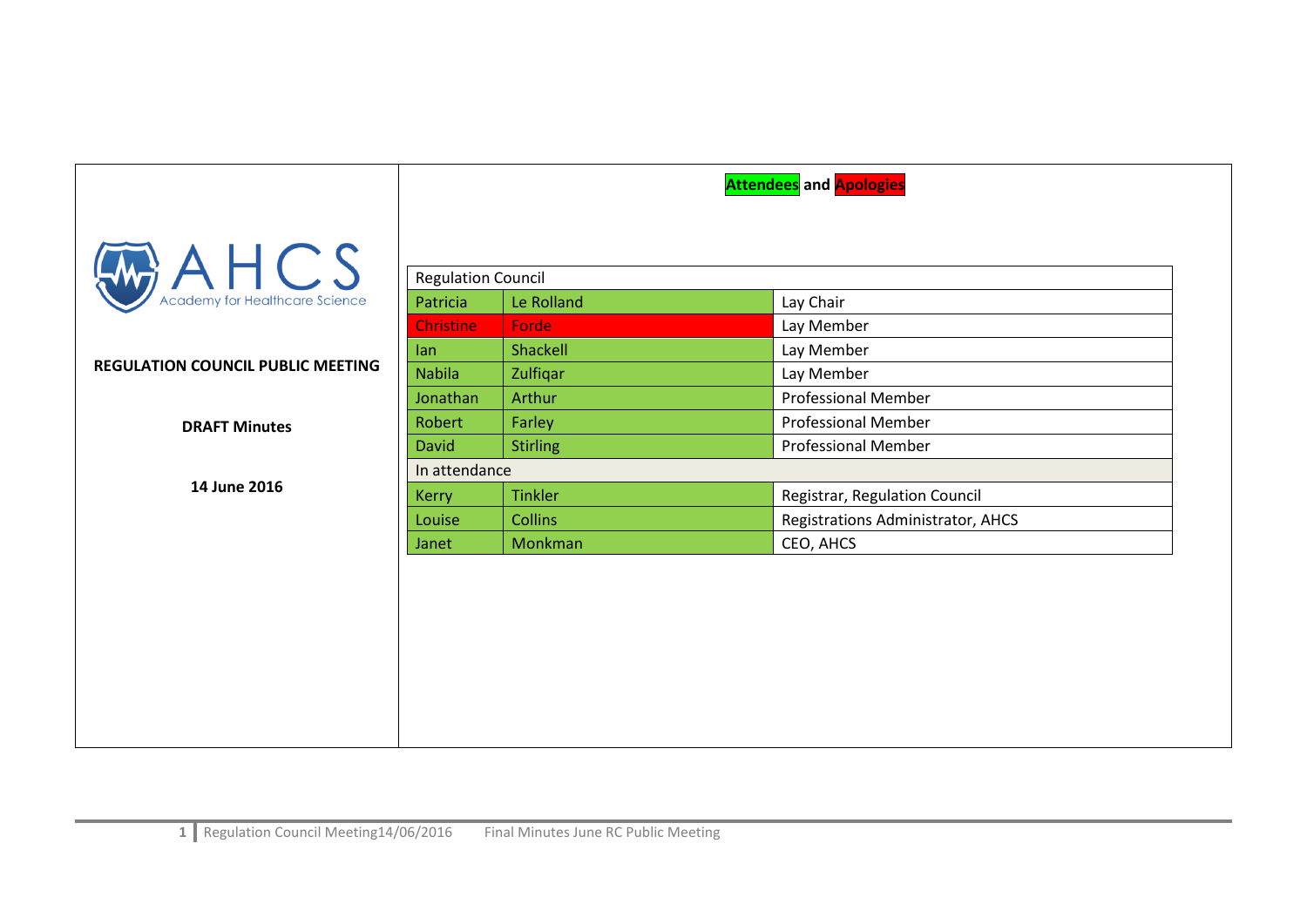## **Key Discussion Points and Actions**

| No.              | <b>Subject</b>                                                                  | <b>Minutes/Action</b>                                                                                                                                                                                                                                                                                                                                                                                                                          | Owner                          | <b>Action / Due</b> |
|------------------|---------------------------------------------------------------------------------|------------------------------------------------------------------------------------------------------------------------------------------------------------------------------------------------------------------------------------------------------------------------------------------------------------------------------------------------------------------------------------------------------------------------------------------------|--------------------------------|---------------------|
| 1.               | <b>Welcome and Apologies</b>                                                    | The Chair welcomed members and the AHCS Chief Executive Officer.<br>One apology was received in advance of the meeting. The Council was declared quorate.                                                                                                                                                                                                                                                                                      |                                |                     |
|                  |                                                                                 | It was confirmed that David Bennett had stepped down as the Deputy Registrar which was due to<br>his role changing within the AHCS. The Chair thanked David Bennett for his help and support.                                                                                                                                                                                                                                                  |                                |                     |
|                  |                                                                                 | The Registrar informed Council that an Interim Equivalence Director has been appointed to support<br>the Equivalence process. The post has been created to enable the Registrar to focus on the AHCS<br>Regulation work and new business. The Chair welcomed Mike Hallworth, the new Interim<br>Equivalence Director to the Academy.                                                                                                           |                                |                     |
| 2.               | Confidentiality                                                                 | The Chair stressed that confidentiality should be adhered to at all times, all were in agreement.                                                                                                                                                                                                                                                                                                                                              |                                |                     |
| 3.               | Declarations of Interest<br>including annual renewal                            | One Professional Member declared that they are currently the treasurer of the Association of<br><b>Clinical Scientists.</b>                                                                                                                                                                                                                                                                                                                    |                                |                     |
|                  |                                                                                 | All Regulation Council members provided signed declaration of interest forms to the Registrations<br>Administrator.                                                                                                                                                                                                                                                                                                                            |                                |                     |
| $\overline{4}$ . | Minutes of the meeting<br>of the Regulation Council<br>held on 22 February 2016 | The Chair asked whether the minutes were a true reflection of February's meeting. All agreed that<br>the minutes were a true reflection and two typing errors were noted.                                                                                                                                                                                                                                                                      |                                |                     |
|                  | Actions and matters                                                             | Action: make minor amendments and publish the minutes.                                                                                                                                                                                                                                                                                                                                                                                         | Registrations<br>Administrator | 01/08/2016          |
|                  | arising                                                                         | The joint letter from the Regulation Council to Healthcare Providers was discussed. It was agreed<br>that the letter had helped raise the Regulation Council's profile. The Regulation Council had also<br>reviewed last year's activity and it was agreed that the Regulation Council had not only raised their<br>profile through the joint letter but had also increased dialogue throughout the year amongst a<br>variety of stakeholders. |                                |                     |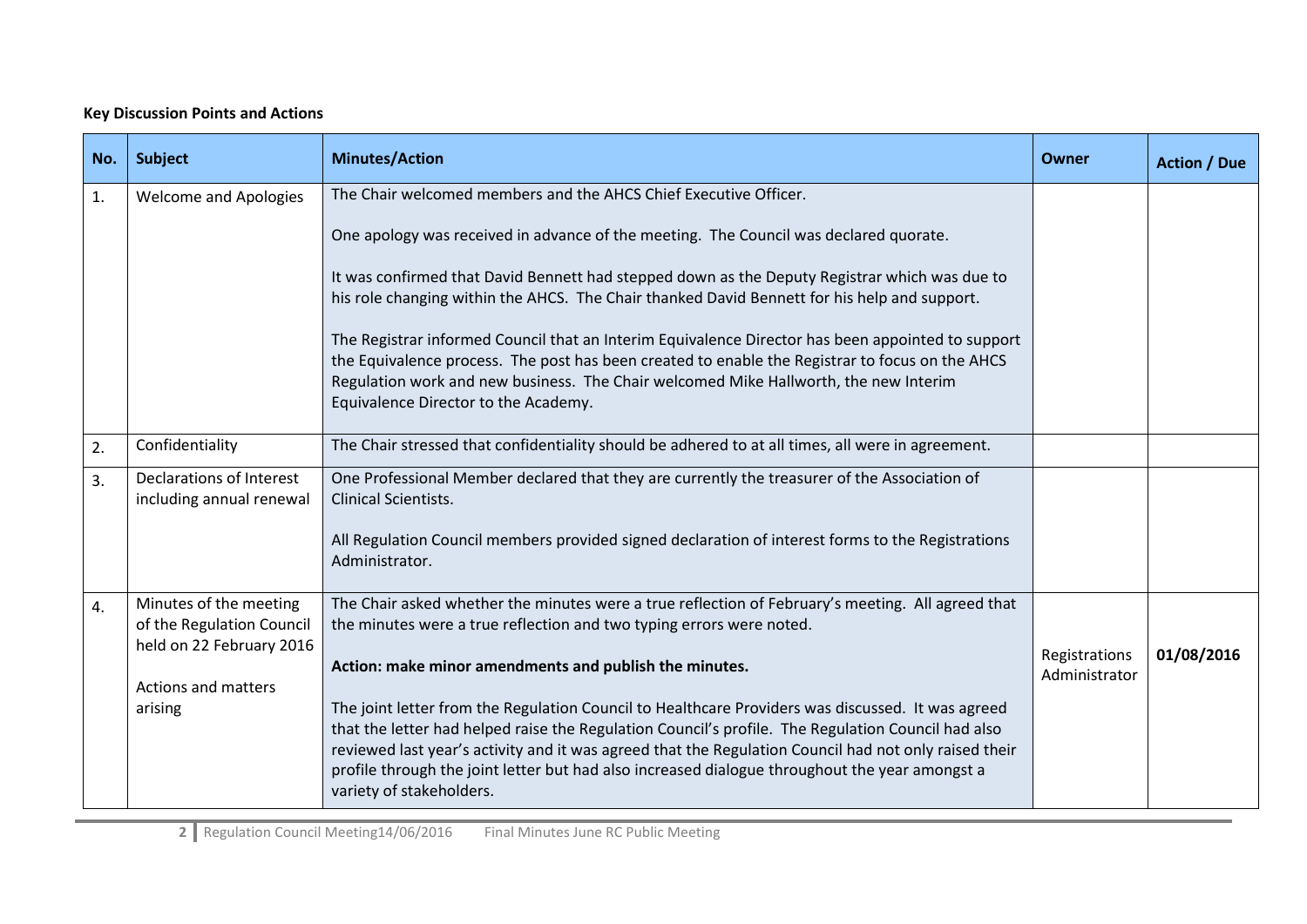|   |                       | The Regulation Council recognise that members were from mainly within Scotland and Wales but<br>felt that this worked well, however the Chair advised that if there were concerns about inclusion of<br>an 'English' voice that this could be considered and that co-opting could be considered and will be<br>discussed at the next meeting.<br>Action: to include four countries representation in the next Regulation Council agenda.                                                                                                                                                                                                                                                                                                                                                                                                                                                                                                                                                                                                                                                                                                                                                                                                                                                                                                                                                                                                                                                                                                                                                                                                                                                                                                                                                                                                                                                                                                                             | Registrations<br>Administrator | 11/10/2016 |
|---|-----------------------|----------------------------------------------------------------------------------------------------------------------------------------------------------------------------------------------------------------------------------------------------------------------------------------------------------------------------------------------------------------------------------------------------------------------------------------------------------------------------------------------------------------------------------------------------------------------------------------------------------------------------------------------------------------------------------------------------------------------------------------------------------------------------------------------------------------------------------------------------------------------------------------------------------------------------------------------------------------------------------------------------------------------------------------------------------------------------------------------------------------------------------------------------------------------------------------------------------------------------------------------------------------------------------------------------------------------------------------------------------------------------------------------------------------------------------------------------------------------------------------------------------------------------------------------------------------------------------------------------------------------------------------------------------------------------------------------------------------------------------------------------------------------------------------------------------------------------------------------------------------------------------------------------------------------------------------------------------------------|--------------------------------|------------|
| 5 | Annual Plan 2016/2017 | The Registrar presented the annual plan and progress to date. There were a number of areas<br>discussed:<br>The annual plan is based on the Regulation Council's 5-year plan (Statement of Regulatory Intent -<br>SORI) which embeds corporate objectives. These strategic objectives under SORI in summary are:<br>sustainability, creditability, standards, working with the public, and where the Regulation Council<br>work fits into the wider regulation landscape.<br>The number of current registrants was discussed and how Practitioner Students could be targeted<br>to increase coverage. It was agreed that it would be beneficial to target students and raise their<br>awareness of the AHCS Register. This could be done by circulating an information pack to NHS<br>trusts, universities and student unions. Maximising coverage of the Register.<br>An important area which the Regulation Council needs to focus on is raising the public's need for<br>patient safety, and the public should be asking the question about registration and regulation. The<br>Chair stated that she is doing some work on this and will discuss further under marketing.<br>The Registrar advised that the marketing action plan and the KPIs are live documents and would be<br>updated at each Regulation Council meeting. The CEO asked that as the annual plan is a public<br>document any new business is business sensitive and so should be outlined only at high level. It<br>was also agreed that the KPIs will be removed from the plan as this is the public document and the<br>KPIs will be part of the Council's operational documentation.<br>A Council member sought clarity on the Regulation Council member's role because they thought<br>that the annual plan had moved their role from that of a strategic one to an operational role. The<br>Registrar confirmed that their role is strategic however where members offer support and are |                                |            |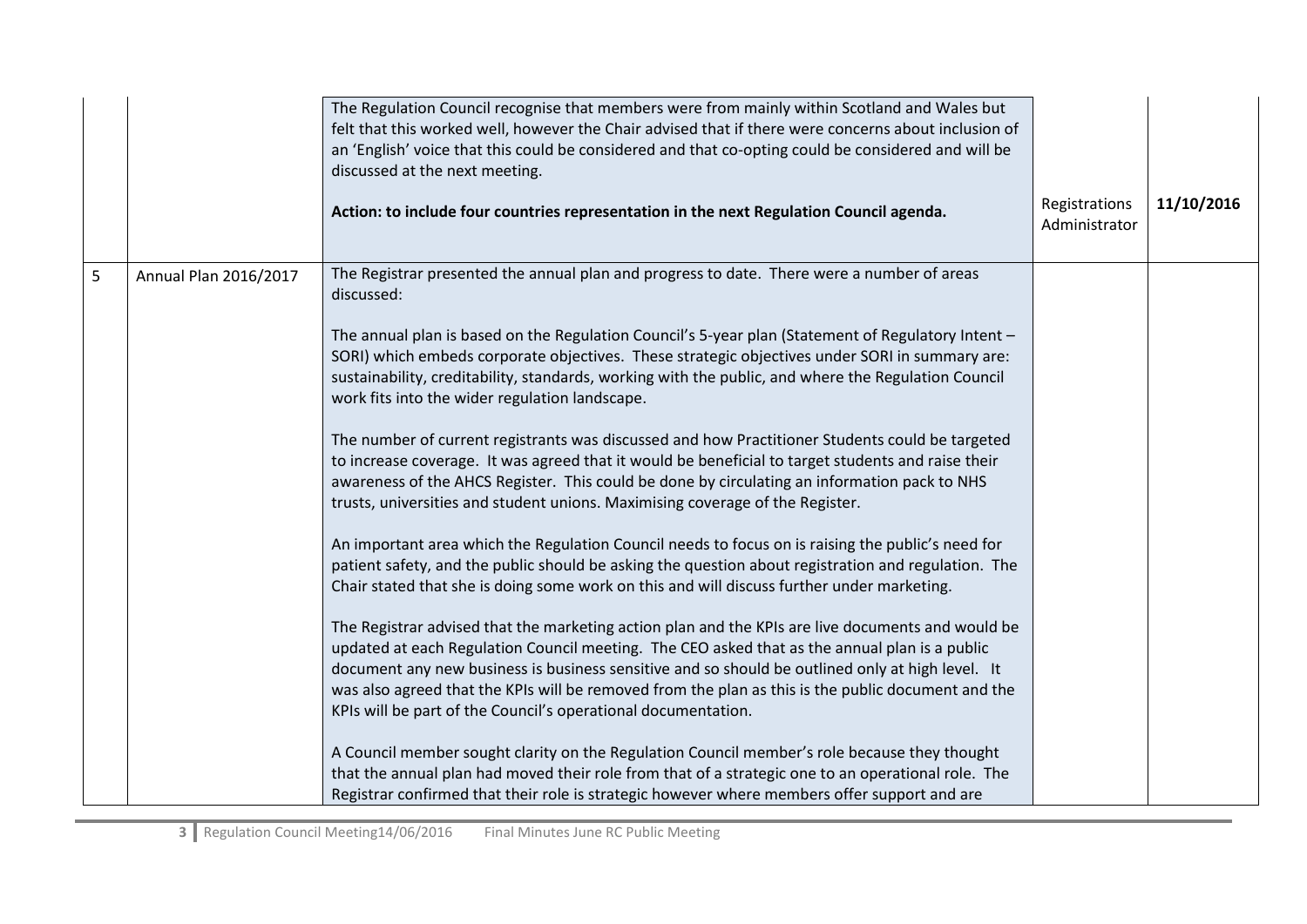|    |                                                                                        | happy to meet with stakeholders this would always be welcomed.<br>It was confirmed that the annual plan would be reviewed by the AHCS Board, their role to check<br>sustainability. The document will not be published until this point.<br>The Regulation Council members all agreed that there should be a key focus on obtaining new<br>business and prioritisation should be in that area to build on the strength of the Register, engaging<br>with wider groups where possible.<br>Council felt that the numbers of registrants are included for business planning purposes and should<br>not be included in a public annual plan. |                                  |            |
|----|----------------------------------------------------------------------------------------|------------------------------------------------------------------------------------------------------------------------------------------------------------------------------------------------------------------------------------------------------------------------------------------------------------------------------------------------------------------------------------------------------------------------------------------------------------------------------------------------------------------------------------------------------------------------------------------------------------------------------------------|----------------------------------|------------|
|    |                                                                                        | Action: The publically available core document will be reviewed and the above amendments<br>made. It will then be circulated to Council for sign off and presented to the Board.                                                                                                                                                                                                                                                                                                                                                                                                                                                         | Registrar                        | 19/10/2016 |
|    |                                                                                        | Action: The KPIs will be removed from the plan as they are for internal use.                                                                                                                                                                                                                                                                                                                                                                                                                                                                                                                                                             | Registrar                        | 19/10/2016 |
|    |                                                                                        | Action: The Regulation Council were asked to provide any additional comments to the annual<br>plan no later than Friday 17 <sup>th</sup> June.                                                                                                                                                                                                                                                                                                                                                                                                                                                                                           | Regulation<br>council<br>members | 17/06/2016 |
| 6. | HCPC consideration of<br>major change to the STP<br>Equivalence application<br>process | The Registrar updated Council on the commissioned project to review the STP equivalence<br>processes including the need for final interview.<br>The Regulation Council would like the reviewer to consider the Academy of Medical Royal Colleges<br>report on the value of interview in such situations.                                                                                                                                                                                                                                                                                                                                 |                                  |            |
| 7. | HSSR; first few months                                                                 | The Registrar gave a report on the Higher Specialist Scientist Early Implementers project. There<br>were 51 applicants 21 entered the pilot (the remainder are on a waiting list) 13 were successful at<br>stage 1. Eight have progressed to stage 2 (portfolio).<br>There will shortly be expressions of interest exercise to look at the likely demand and prepare                                                                                                                                                                                                                                                                     |                                  |            |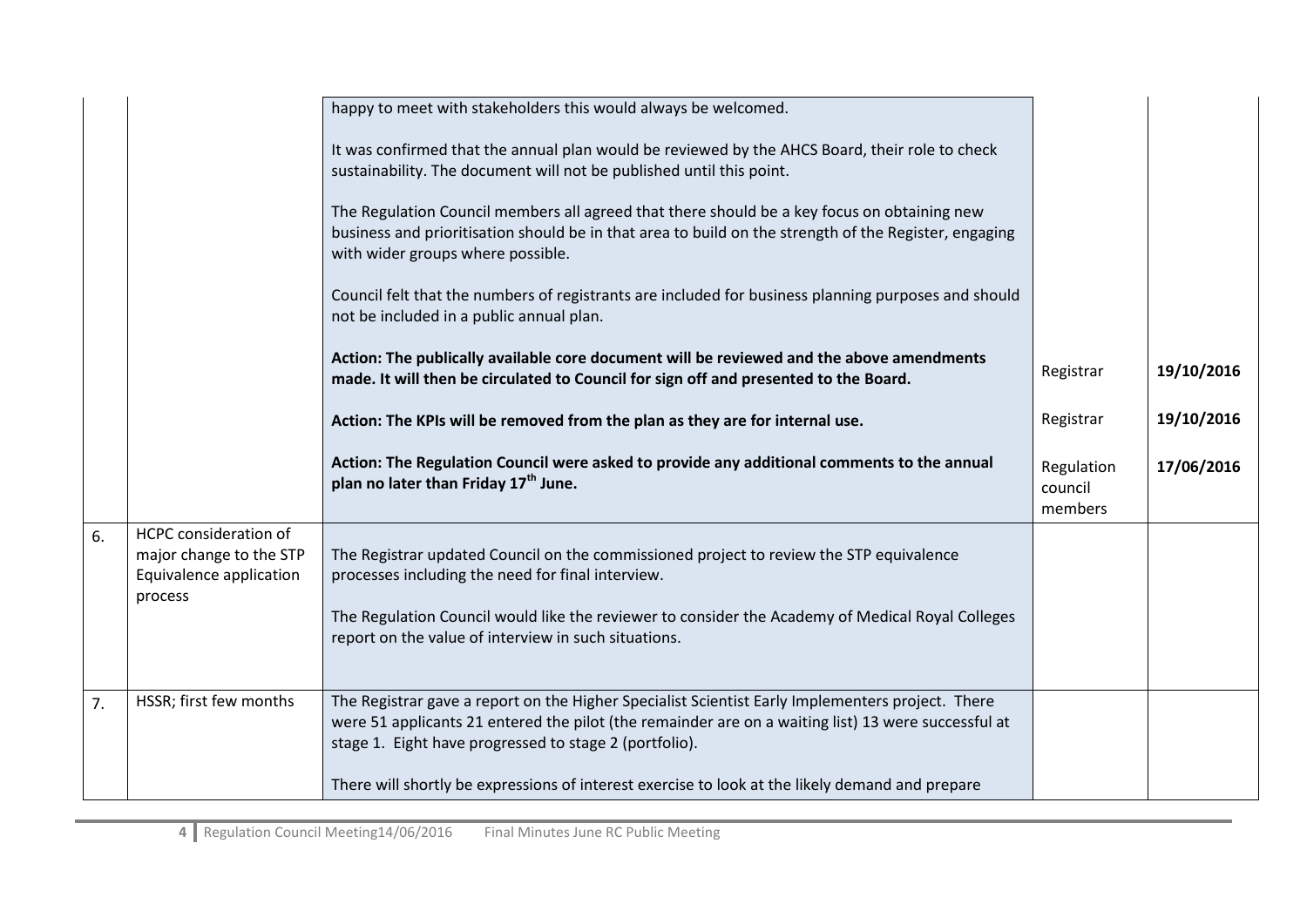|     |                              | resource accordingly.                                                                                                                                                                                                                                                                                                                                                                                                                                                                                                                                                                                                                    |  |
|-----|------------------------------|------------------------------------------------------------------------------------------------------------------------------------------------------------------------------------------------------------------------------------------------------------------------------------------------------------------------------------------------------------------------------------------------------------------------------------------------------------------------------------------------------------------------------------------------------------------------------------------------------------------------------------------|--|
|     |                              | The Academy is in the process of finalising feedback from the assessors and implementing the final<br>phases in terms of process and systems.                                                                                                                                                                                                                                                                                                                                                                                                                                                                                            |  |
|     |                              | There will be a phased role out, however the new Interim Equivalence Director may implement roll<br>out differently.                                                                                                                                                                                                                                                                                                                                                                                                                                                                                                                     |  |
| 8.  | Academy update               | The CEO gave an overview of Academy activities including:                                                                                                                                                                                                                                                                                                                                                                                                                                                                                                                                                                                |  |
|     |                              | The various opportunities for new business and this will be discussed in more detail in the private<br>part of the meeting.                                                                                                                                                                                                                                                                                                                                                                                                                                                                                                              |  |
|     |                              | The Academy has a responsibility to take any new curriculum relevant to the HCPC, of which there<br>are several this year.                                                                                                                                                                                                                                                                                                                                                                                                                                                                                                               |  |
|     |                              | Congress dates confirmed as 30 November - 1 December.                                                                                                                                                                                                                                                                                                                                                                                                                                                                                                                                                                                    |  |
| 9.  | Registrar's report           | The Registrar gave a report. It was noted that there is significant progress in the number of PTP<br>level equivalence applications and it is hoped that these will soon convert into registration<br>applications. There has been one investigation which has been dealt. This was from a self-<br>declaration which resulted in a reference request from their employer. This has been received. A<br>conversation with HR has taken place, advice of the Chair was sought by the Registrar and it was<br>decided that the individual could progress to registration. The Chair thanked the team for dealing<br>with this efficiently. |  |
| 10. | Marketing strategy<br>report | The Registrar presented the communication and marketing plan to Council. There was a discussion<br>and the following points were made:                                                                                                                                                                                                                                                                                                                                                                                                                                                                                                   |  |
|     |                              | The first and most important stakeholder/audience is patients and the public.<br>Another vital group is employers.<br>Accessing the students may be difficult but is vital. The HEE HCS Council for Higher                                                                                                                                                                                                                                                                                                                                                                                                                               |  |
|     |                              | Education Institutions did invite the AHCS to their council meetings in the past but this                                                                                                                                                                                                                                                                                                                                                                                                                                                                                                                                                |  |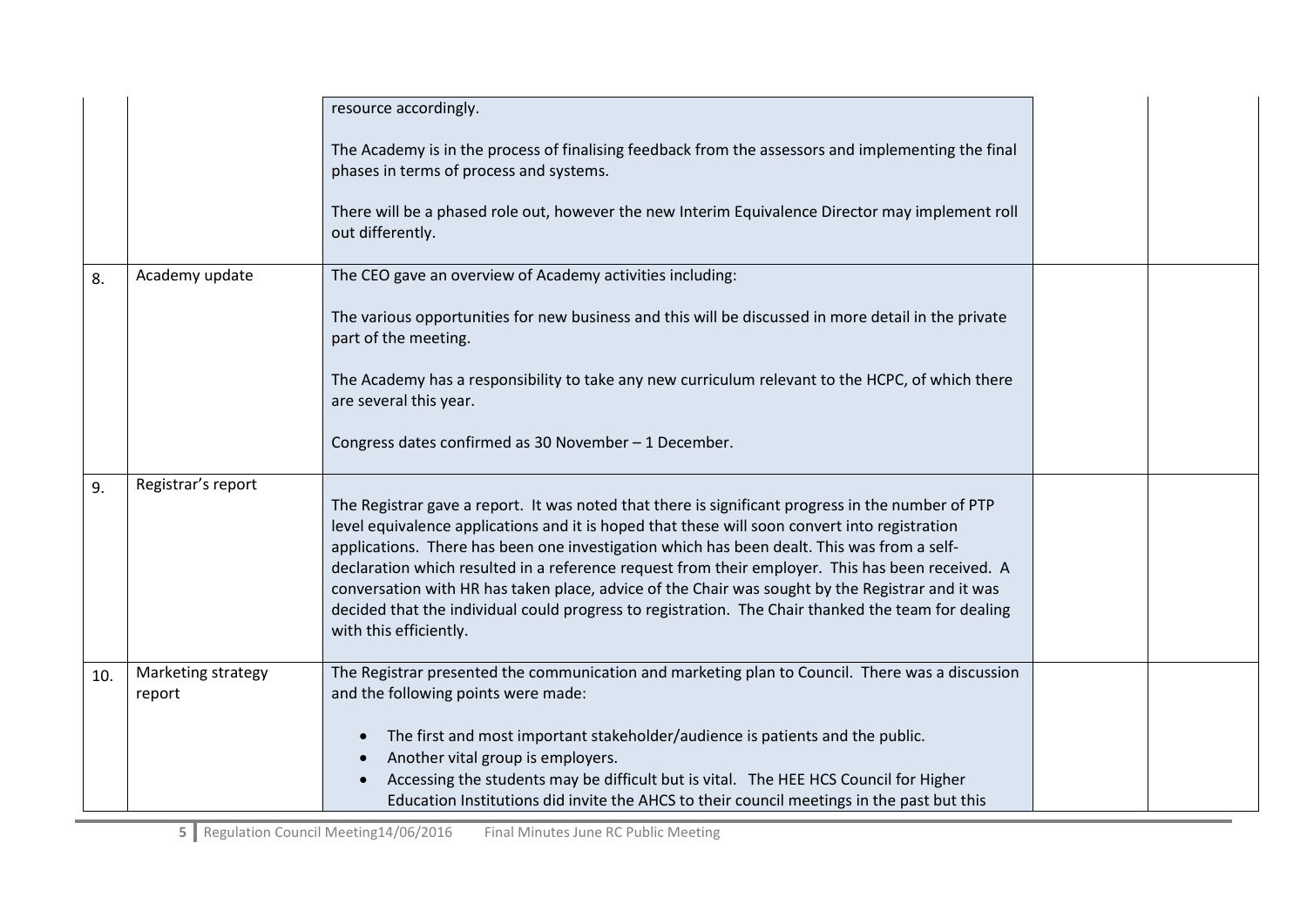|     |                                            | group appears to have stopped meeting and the CEO believes that funding has been<br>removed. The Registrar was asked to investigate further as this is a good forum to raise<br>the Regulation Council's profile.<br>The AHCS needs to utilise blogs. The Chair has written her first blog and the Registrar is<br>currently writing a blog. Council members may be asked in the future too.<br>The Regulation Council workshop at the 2016 Congress should be added to the plan.                                                                                                                                                                                                                                                                                 |                                     |                                        |
|-----|--------------------------------------------|-------------------------------------------------------------------------------------------------------------------------------------------------------------------------------------------------------------------------------------------------------------------------------------------------------------------------------------------------------------------------------------------------------------------------------------------------------------------------------------------------------------------------------------------------------------------------------------------------------------------------------------------------------------------------------------------------------------------------------------------------------------------|-------------------------------------|----------------------------------------|
|     |                                            | It was agreed that the following should be considered:                                                                                                                                                                                                                                                                                                                                                                                                                                                                                                                                                                                                                                                                                                            |                                     |                                        |
|     |                                            | Measuring activity on the AHCS website<br>Having a survey for website visitors to feedback on the website<br>Reviewing the number of Facebook likes<br>$\bullet$<br>Setting up a seminar for HEI leads and service leads<br><b>Targeting Student Unions</b><br>Utilising 'LinkedIn'<br>Setting up a trainee register<br>Action: Update and implement the plan taking the above comments on board.<br>Action: investigate if the HCS Council for HEIs has been disbanded.<br>Action: Investigate other opportunities via Universities UK.                                                                                                                                                                                                                          | Registrar<br>Registrar<br>Registrar | 29/08/2016<br>29/08/2016<br>11/10/2016 |
| 11. | PSA accredited registers<br>seminar update | The Registrar and CEO gave a brief summary of a PSA workshop they recently attended.<br>It was an interesting day. Discussion seemed to focus on legal challenge, are Accredited registers<br>trying to be a shadow of a statutory regulator? What are the pros and cons of fitness to practice<br>and the difference between processes when the issue is one of competence compared to<br>professionalism? There was discussion regarding sharing information across the UK Registers and<br>Council were asked if they had any objection to sharing information regarding any sanctions<br>imposed. Council did not object as we follow good governance regarding data protection. It was<br>agreed that the data that would be shared is in the public domain. |                                     |                                        |